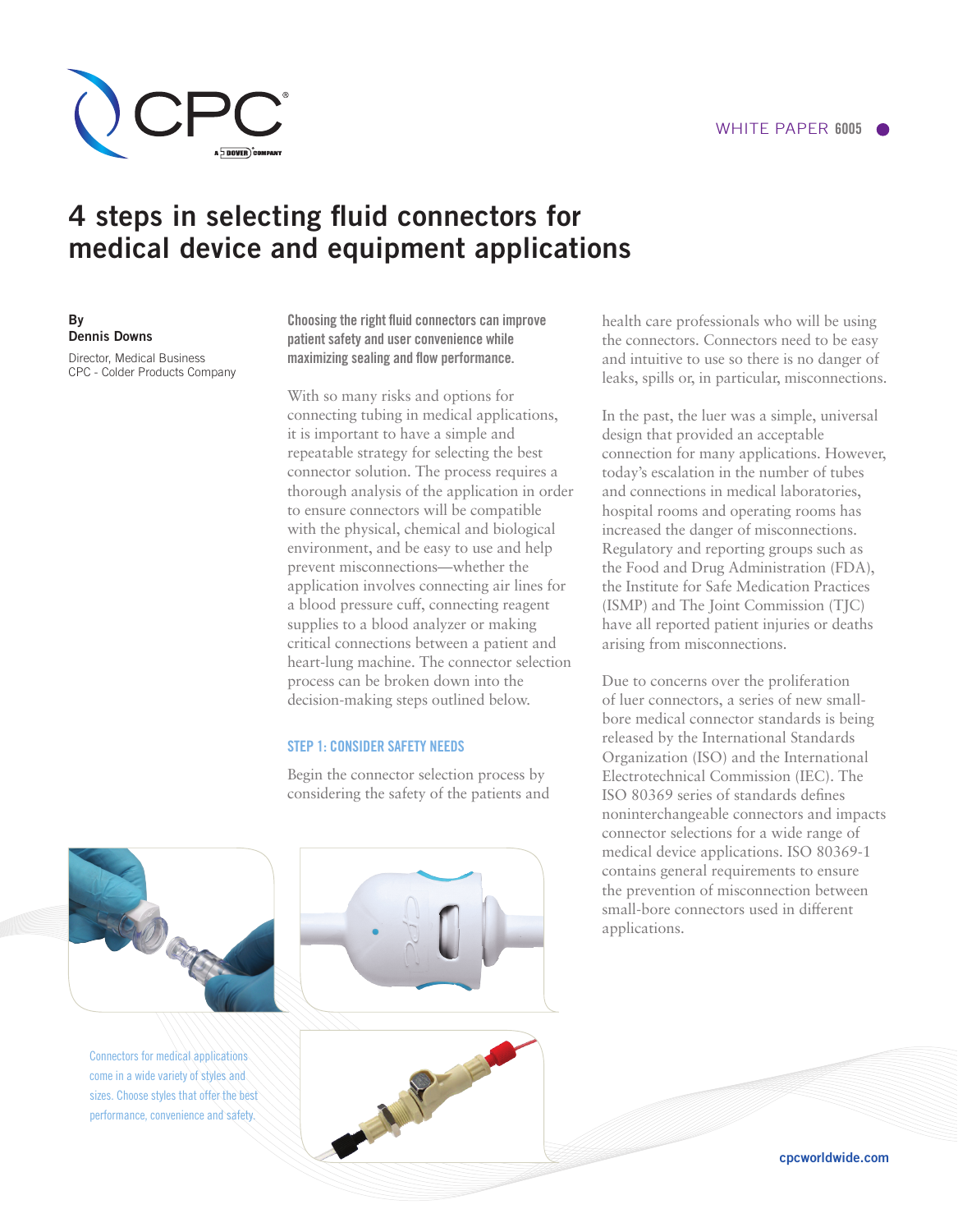The remaining parts provide standards for specific connector applications, including respiratory, enteral/gastric, urethal/ urinary, limb cuff inflation, neuraxial and intravascular/hypodermic. It is important to work with a company who understands the emerging standards and has developed products to answer misconnection concerns.

# STEP 2: DEFINE THE FUNCTIONAL NEEDS OF THE APPLICATION

The functional needs of a medical equipment application determine the parameters for tubing and connectors. The application also dictates whether the tubing and connectors are disposable or reusable and whether valves are required. For example, many hospitals use disposable blood pressure cuffs as one means of infection control. For the manufacturer of the blood pressure monitor and cuffs, it means selecting a connector style without a valve that is simple, low cost and easy to secure and remove.

A blood analyzer is a more complex application. This application uses multiple lengths of tubing and connectors to supply the machine with various reagents or cleaning chemicals. Typically, lab technicians connect bottles of reagents to the machine via tubing with connectors on both ends. Connectors with valves are designed to eliminate spills and limit air from entering the system upon disconnect, creating a closed system and a cleaner, safer work environment. Finally, the connector and tubing materials selected need to be compatible with the reagents, solvents and cleaners being used.

Consider the following factors as part of your decision-making process:

• *Flow requirements* – The inner diameter (ID) size of the tubing generally establishes the first consideration for the size of the connector. Pressure drops across connectors and valves vary greatly by manufacturer, and some designs exhibit

less turbulence and resistance to flow than others. By comparing published CV factors for various connectors (often listed in manufacturers' catalogs), design engineers can determine the pressure drop across the connector and match the correct size to their application requirements.

- *Media effects* Connectors and O-rings need to be compatible with the media being transferred. Start with a review of published data in chemical compatibility charts to understand what materials will work acceptably with the range of chemicals, media or reagents in the application. Remember to consider cleaning solutions and other environmental exposure. Testing of potential product materials is always a good idea to evaluate the material's performance in the actual application. Also take into consideration the effects of gamma ray, electron beam, ETO or autoclave sterilization on connector materials if the device will be sterilized.
- *Temperature and pressure* Consider the range of temperatures and pressures in the application and also consider the range of temperatures the connectors might be subjected to in storage or shipping.
- *Connector quality* The level of manufacturing quality of a connector dramatically affects its performance and can also play a role in aesthetics. On molded plastic couplings, parting lines (where two halves of the mold came together) and mold defects should be minimal on the connector body and absent from the first hose barb. Imperfections on barbs or threads can lead to leaks. The molded connector's gate (the point where the plastic was injected into the mold) should be free of jagged edges—poke-points that can catch or tear surgical gloves or tubing.





Connections to medical equipment need to be secure and convenient while also preventing misconnections.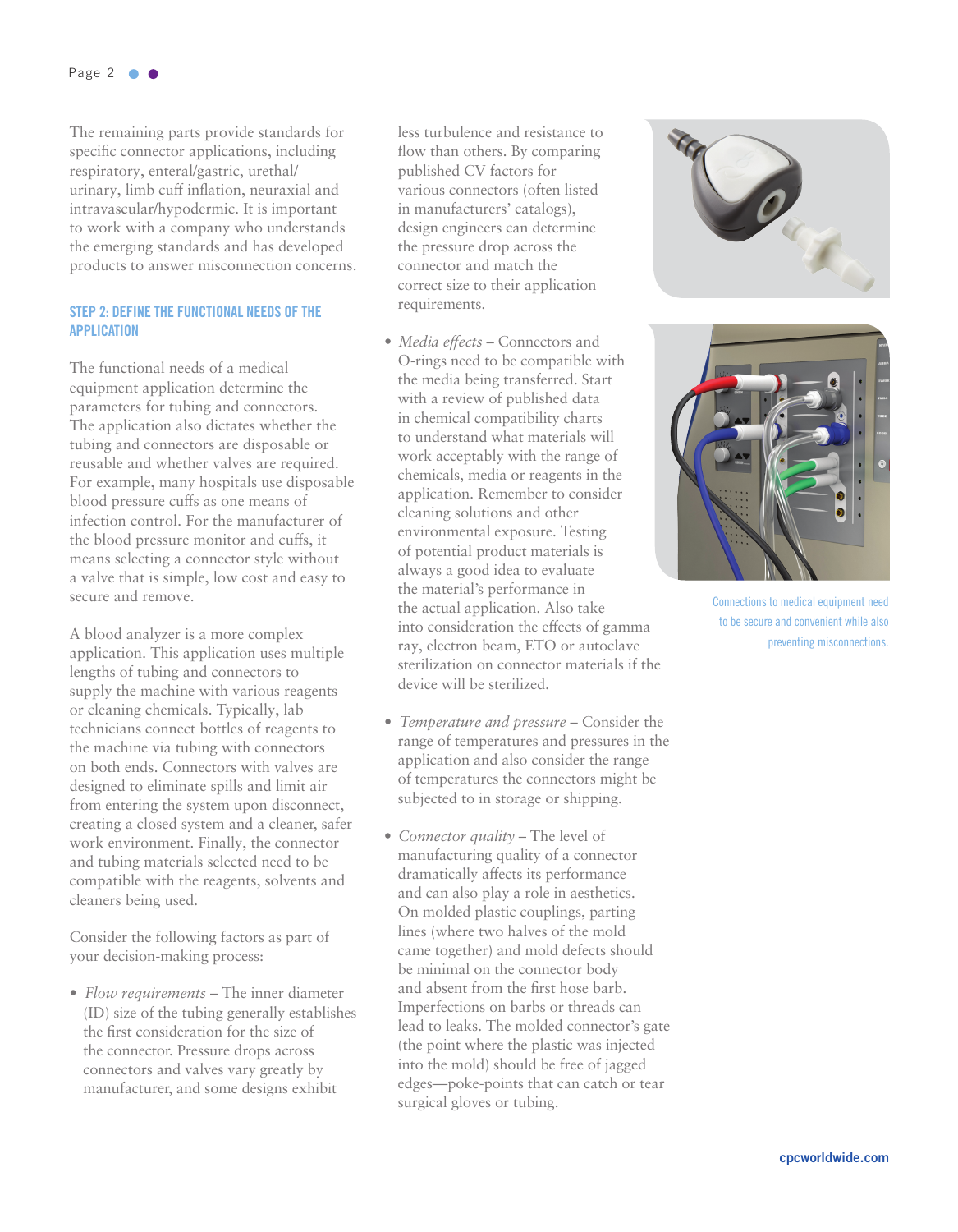#### Page 3 0 0 0

- *Fitting type* The most popular styles of hose connection are the single and multiple hose barb. Single hose barbs work well with softer tubing such as silicone rubber. However, connectors with multiple, sharp, well-made barbs, free of parting lines, provide a more secure connection over a wide range of tubing types.
- *Valve options* There are many styles of valves, and their flow rates and pressure drops vary. Connectors with integral valves prevent spills upon disconnection and prevent air from entering the system. Connectors with integral precision flush-face valves are considered true "dry-break" connectors and should be selected when there is a critical need to avoid any spills, contamination or the introduction of air upon connection.
- *Mounting options* In some applications, a connector is mounted to the back, side or front panel of a machine. Metal may be preferred for strength and a higherend appearance; however, in most applications, plastic provides a robust, cost-effective solution.

### STEP 3: CONSIDER ENHANCED CONNECTOR FUNCTION

In addition to connecting tubing to facilitate and control the flow of fluid, new connector technologies can bring other functionality and performance attributes to medical devices and equipment. Intelligent connectors equipped with radio frequency identification (RFID) technology allow data exchange at the point of connection. Intelligent couplings communicate by sending RFID signals between the two separated coupling halves. Data is stored on an RFID tag embedded in the passive half of the coupling, known as the insert. Looking for the tag is an RFID reader housed in the active half of the coupling, called the body. When the two coupling halves are brought within a few centimeters of each other, the reader detects the tag, reads it, and sends the tag data to the control unit running the system. The control unit can also tell the reader to write new information to the tag. Communicating couplers can transmit information that helps protect equipment, improves processes and even saves lives in medical applications.



New connector technologies such as RFID-enabled and multifunction hybrid models help medical product designers enhance product performance.

Another new connector approach that increases connector function is the hybrid quick disconnect, which combines the transfer of power, signal and fluids (liquids and air) in a single device. Hybrid connectors eliminate the need for multiple connections and simplify the user interface between remote tools and a device. These connectors allow technicians to quickly and safely change or replace modular tools, umbilicals or hand pieces.

## STEP 4: MATCH MATERIALS TO THE APPLICATION

The type of media flowing through a connector can influence the selection of a connector. The sidebar below lists generally available connector and O-ring materials, plus guidelines for using these materials.

ABS – Economical, medical-grade **PLASTICS Examples Examples Examples Examples Examples Examples EXACTICS ALLOYS** E-beam sterilization.

Acetal - Strong, lightweight and economical material that has good rigidity over a broad temperature range, with toughness and durability.

**Polyamide (nylon)** – Very resistant to wear and abrasion, with good mechanical properties at elevated temperatures.

PEEK (polyetheretherketone) – An engineered thermoplastic with high-temperature, chemical and fatigue resistance.

Polycarbonate – Resistant to some chemicals, transparent and withstands sterilization for medical applications.

Polyethylene – Low-cost, chemically resistant, opaque thermoplastic.

Polypropylene – Excellent general-purpose resin that is highly resistant to attack from solvents and other chemicals.

Polysulfone – Rigid, strong and chemically resistant, it withstands repeated sterilization and higher temperatures more than other thermoplastics.

#### **FLUOROPOLYMERS**

### PVDF (polyvinylidene difluoride) –

A tough engineered thermoplastic with a balance of physical and chemical properties that makes it suitable for high-performance applications.

Aluminum - Lightweight metal with a high strength-to-weight ratio that is available with a durable anodized finish.

Chrome-plated brass - Rugged and attractive, this metal is excellent for high-pressure and high-temperature applications.

Die-cast zinc – Weighing about 20 percent less than brass, this durable and lightweight material withstands high pressure and high temperature.

#### O-RING SELECTION

**Buna-N** – This is the most common O-ring material due to its solvent, oil and water resistance.

#### EPDM (ethylene-propylene-diene-

monomer rubber) – Also known as EPR, this material offers excellent chemical resistance.

FKM (fluorocarbon) – Known for its outstanding resistance to heat, oxidation, weathering and ozone.

Silicone - Has good temperature resistance. Medical-grade silicones also meet FDA Class VI requirements for biocompatibility in lifescience applications.